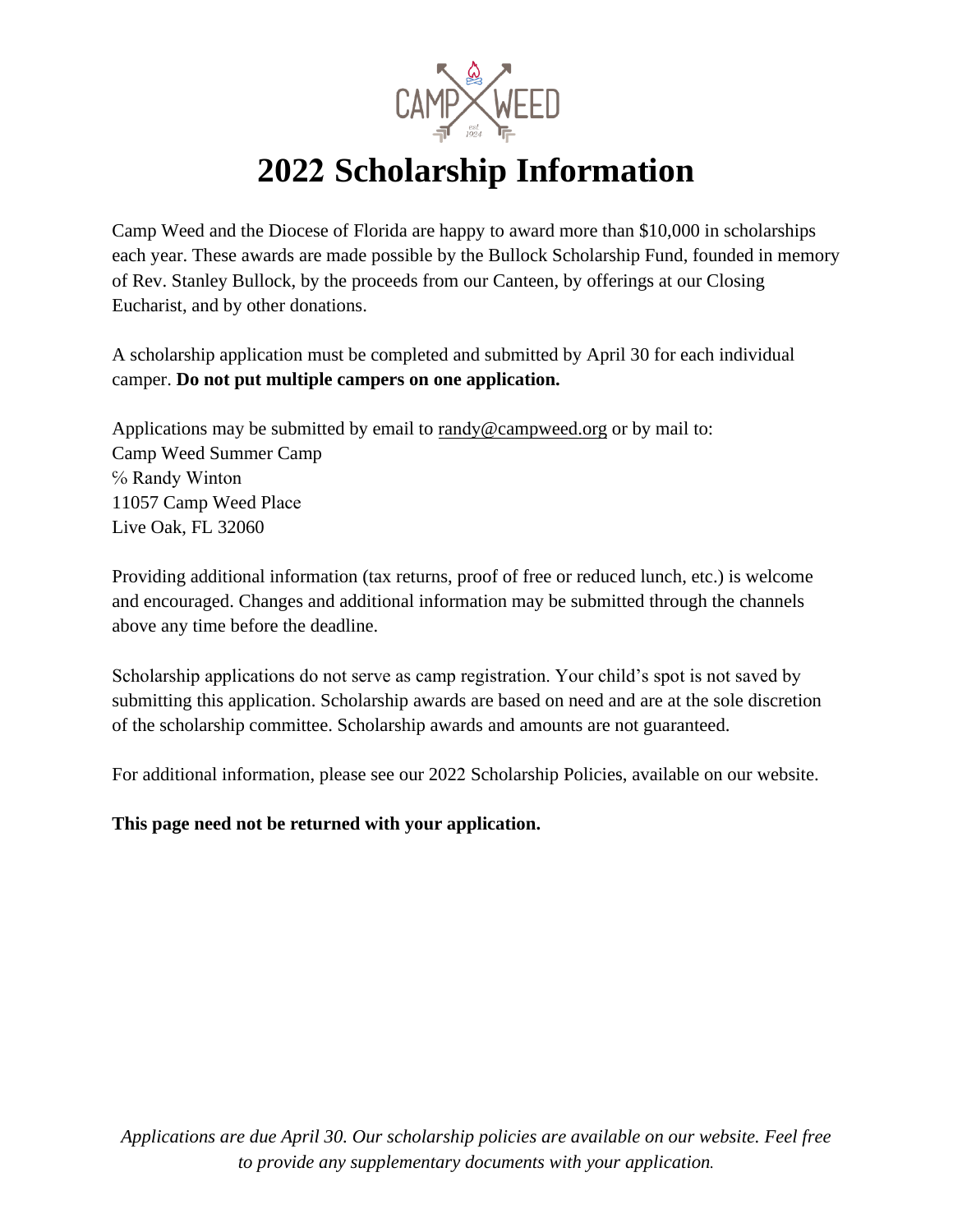

# **2022 Scholarship Application**

## **Parent/Guardian Information**

| <b>Camper Information</b> |  |
|---------------------------|--|

| Name:                                                  | DOB: | Gender: |                         |
|--------------------------------------------------------|------|---------|-------------------------|
| Church (if different from parent/guardian):            |      |         |                         |
| Has this camper attended Camp Weed Summer Camp before? |      | Yes     | $\mathbb{N}^{\text{o}}$ |

#### **Household Information**

Please list all people living in your household. (Use back to list more.)

| Name | Employer/School | <b>DOB</b> | Relationship |
|------|-----------------|------------|--------------|
|      |                 |            |              |
|      |                 |            |              |
|      |                 |            |              |
|      |                 |            |              |
|      |                 |            |              |
|      |                 |            |              |

## Financial Information

Please check the box that best describes your annual household gross income range.  $\Box$  Under \$20k  $\Box$  \$20k - \$40k  $\Box$  \$40k - \$60k  $\Box$  \$60k - \$75k  $\Box$  More than \$75k

Does your family qualify for free or reduced lunch?  $\Box$  Yes  $\Box$  No

Does your family have any extenuating circumstances we should consider?  $\Box$  Yes  $\Box$  No If so, please explain: (attach additional pages if necessary)

*Applications are due April 30. Our scholarship policies are available on our website. Feel free to provide any supplementary documents with your application.*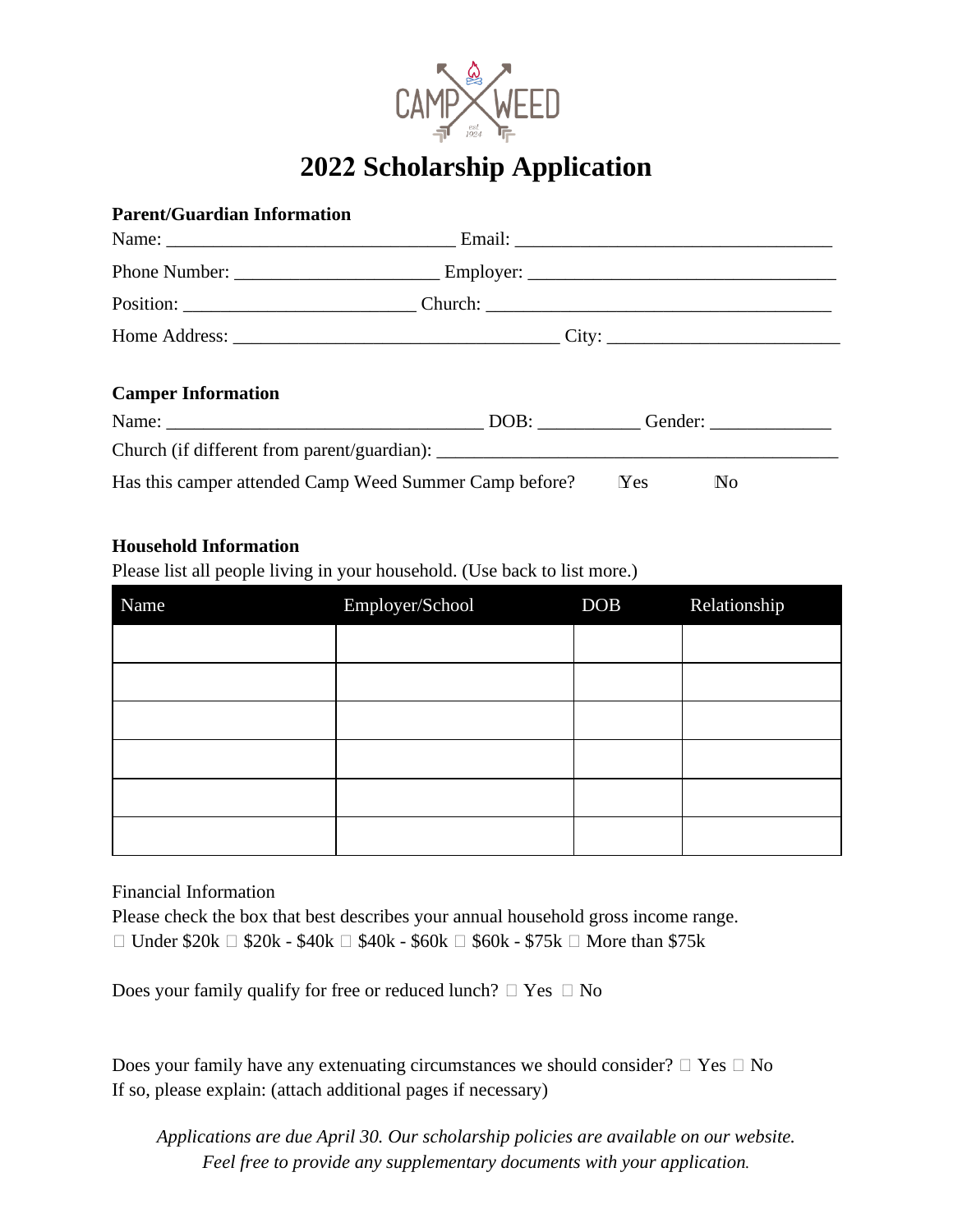

\_\_\_\_\_\_\_\_\_\_\_\_\_\_\_\_\_\_\_\_\_\_\_\_\_\_\_\_\_\_\_\_\_\_\_\_\_\_\_\_\_\_\_\_\_\_\_\_\_\_\_\_\_\_\_\_\_\_\_\_\_\_\_\_\_\_\_\_\_\_\_\_\_\_\_\_\_\_

\_\_\_\_\_\_\_\_\_\_\_\_\_\_\_\_\_\_\_\_\_\_\_\_\_\_\_\_\_\_\_\_\_\_\_\_\_\_\_\_\_\_\_\_\_\_\_\_\_\_\_\_\_\_\_\_\_\_\_\_\_\_\_\_\_\_\_\_\_\_\_\_\_\_\_\_\_\_

\_\_\_\_\_\_\_\_\_\_\_\_\_\_\_\_\_\_\_\_\_\_\_\_\_\_\_\_\_\_\_\_\_\_\_\_\_\_\_\_\_\_\_\_\_\_\_\_\_\_\_\_\_\_\_\_\_\_\_\_\_\_\_\_\_\_\_\_\_\_\_\_\_\_\_\_\_\_

\_\_\_\_\_\_\_\_\_\_\_\_\_\_\_\_\_\_\_\_\_\_\_\_\_\_\_\_\_\_\_\_\_\_\_\_\_\_\_\_\_\_\_\_\_\_\_\_\_\_\_\_\_\_\_\_\_\_\_\_\_\_\_\_\_\_\_\_\_\_\_\_\_\_\_\_\_\_

\_\_\_\_\_\_\_\_\_\_\_\_\_\_\_\_\_\_\_\_\_\_\_\_\_\_\_\_\_\_\_\_\_\_\_\_\_\_\_\_\_\_\_\_\_\_\_\_\_\_\_\_\_\_\_\_\_\_\_\_\_\_\_\_\_\_\_\_\_\_\_\_\_\_\_\_\_\_

\_\_\_\_\_\_\_\_\_\_\_\_\_\_\_\_\_\_\_\_\_\_\_\_\_\_\_\_\_\_\_\_\_\_\_\_\_\_\_\_\_\_\_\_\_\_\_\_\_\_\_\_\_\_\_\_\_\_\_\_\_\_\_\_\_\_\_\_\_\_\_\_\_\_\_\_\_\_

**Please look at the sessions below and use the column on the right to rank sessions in order of preference**. If your camper is ineligible for a certain session because of age or if you there is a session your camper cannot attend, please leave that session blank. We have reserved eight scholarships per session. You can read more about this policy in our 2022 Scholarship Policies, available on our website.

| Session                | Dates             | Age/Grade        | Cost        | Rank |
|------------------------|-------------------|------------------|-------------|------|
| Mini Camp              | June 15-18        | $6 - 9$ years    | \$295/\$335 |      |
| <b>Senior Session</b>  | June 19-25        | 10th - 12th      | \$540/\$580 |      |
| <b>Junior Session</b>  | June 26-July 2    | Rising 8th & 9th | \$540/\$580 |      |
| <b>Middler Session</b> | July 3-9          | Rising 6th & 7th | \$540/\$580 |      |
| Kid Camp 1             | <b>July 10-16</b> | 3rd - 5th        | \$540/\$580 |      |
| Kid Camp 2             | <b>July 17-23</b> | 3rd - 5th        | \$540/\$580 |      |
| <b>Final Session</b>   | July 24-30        | Rising 6th & 9th | \$540/\$580 |      |

*Please note: each camper is only eligible for a scholarship for one session. We will not award scholarships for multiple weeks or our stayover sessions.* 

Using the costs in the table above, please calculate the amount of financial assistance you are requesting. The first cost is for those registering before March 1, 2022 and received our early bird discount. If you missed any of our discounts, please keep in mind that you can save money next year by registering early.

Because we have many campers with need, we ask that you thoughtfully and prayerfully consider your household's possible contribution. We also ask that you speak with your church to ask them for additional funding.

*Applications are due April 30. Our scholarship policies are available on our website. Feel free to provide any supplementary documents with your application.*